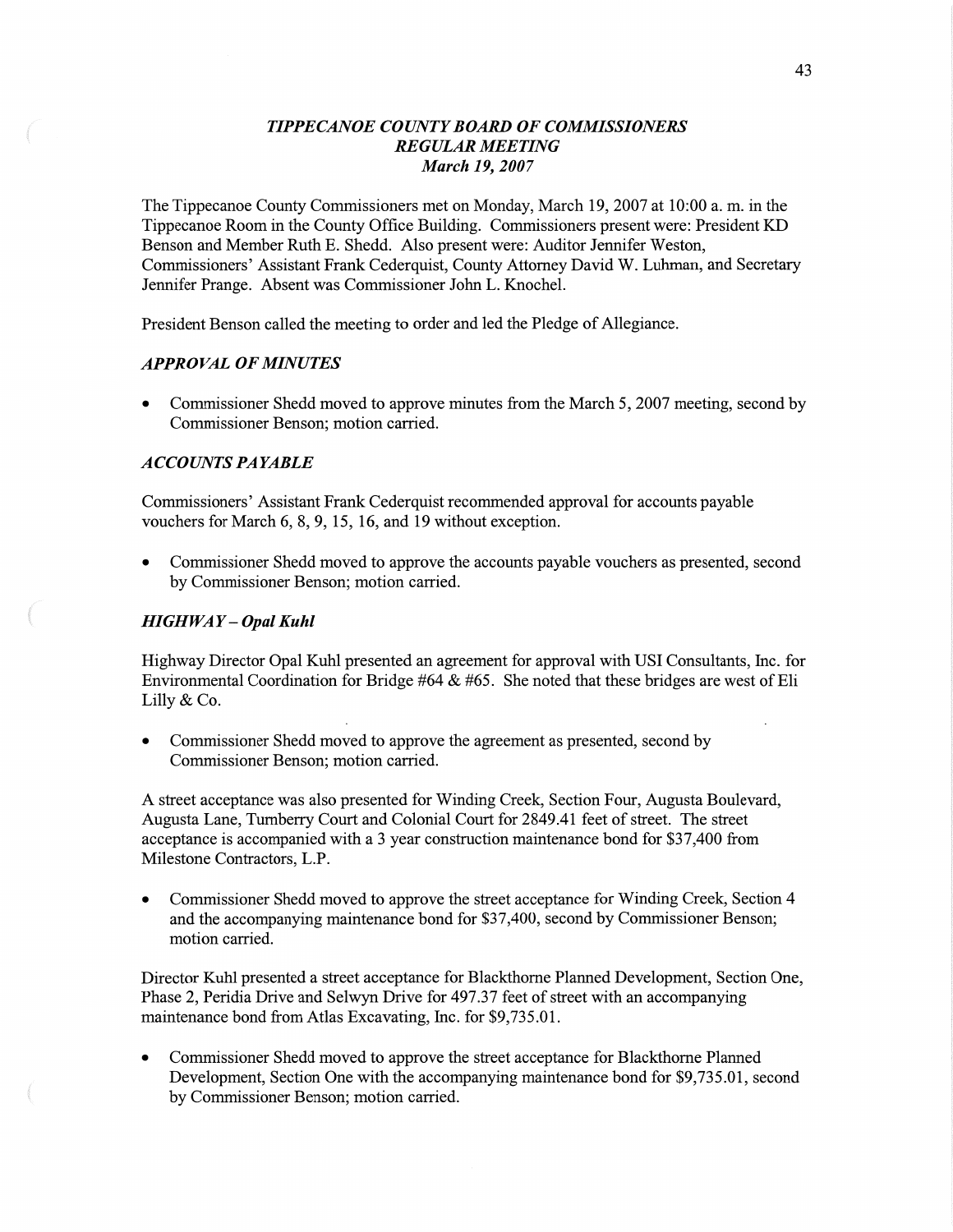Director Kuhl asked for approval for a Continuation Certificate from Tri-County Telephone Company dba TDS Telecom in the amount of \$5,000 to continue with work in the right—of-way.

**0** Commissioner Shedd moved to approve the Continuation Certificate for Tri-County Telephone for work in the right-of-way, second by Commissioner Benson; motion carried.

## Bid **Opening** for **Bridge** #2 **Project,** located on **South County** Line **Road**

County Attorney Dave Luhman noted that one bid was received fiom Jack Isom Company, Inc. in the amount of \$253,911.84. Attorney Luhman requested that this bid be taken under advisement.

**0** Commissioner Shedd **moved** to **take** the bid for Bridge #2 under advisement, second by Commissioner Benson; motion carried.

## *ASSESSORS* **—** *Samantha Steele*

Commissioner Benson noted that County Assessor Samantha Steele has received additional appropriations fiom the County Council to award **a** contract for Annual Trending Services.

**0** Commissioner Shedd **moved** to accept the bid from GnA for **Annual** Trending Services and requested that the president sign the contract, second by Commissioner Benson; motion carried.

## *CLERK* **—** *Linda Phillips*

Clerk Linda **Phillips** requested approval for an agreement between Tippecanoe County and Capital Recovery Systems, Inc. to recover fees owed to the county for child support paymen<sup>t</sup> processing.

**0** Commissioner Shedd moved to approve the agreement between Tippecanoe County and Capital Recovery Systems, Inc., second by Commissioner Benson; motion carried.

# *CONSENT TO ENCROACH*

Highway Director Opal Kuhl presented a consent to encroach from Melvin K. and Comic Elliott located at 7616 Walnut Street, West **Point,** IN. Director Kuhl added that the Assistant Highway Director Mike Spencer had Visited the location and had no objections to the request.

**0** Commissioner Shedd moved to approve the consent to encroach for 7616 Walnut Street, second by Commissioner Benson; motion carried.

#### *SUPERIOR COURT 3* **—** *Kathy Timberlake*

Kathy Timberlake fiom Superior Court 3 requested approval from the Commissioners to endorse the Byrnes Grant. Ms. Timberlake added **that** Superior Court 3 has received funds from the Byrne's Grant for the last three years.

**0** Commissioner Shedd moved to approve the award of the Bymes grant, second by Commissioner Benson; motion carried.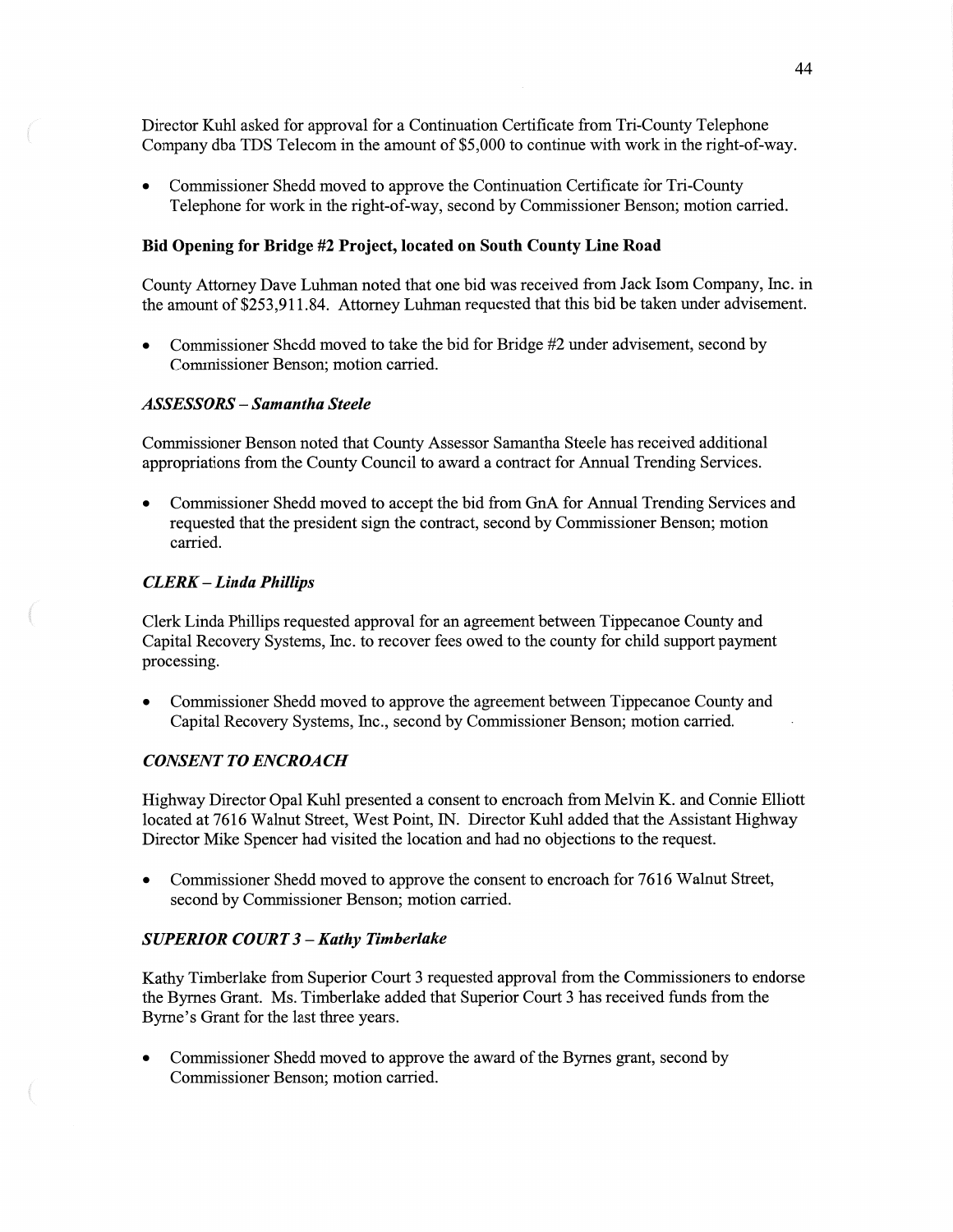### *YOUTH SERVICES UPDATE* **—** *Rebecca Humphrey*

Youth Services Director Rebecca Humphrey presented information regarding alternatives to detention and out-of-home placements. She mentioned that an increase in community-based diversion and intervention programs is essential and children should move through the continuum of care based upon their level of risk and needs. Director Humphrey noted that our community has a strong base of programs for at-risk youth for prevention. She added that Juvenile Alternatives in Tippecanoe County is structured to keep non-violent offenders from incarceration and saves taxpayers money by offering truancy mediation programs. The youth in these programs are diverted and complete successful home detention programs. Director Humphrey mentioned that six programs have been cut in Juvenile Alternative in the last two years due to funding and currently they have two existing programs. She noted that 1000 youth were served through Juvenile Alternatives in 2005 and 2006 and less than 450 will be served in 2007 without additional programming. Director Humphrey stated that quality prevention programs are needed in order to hold youth accountable for their actions and the county should adopt a best practices program as it moves forward With a detention center. In closing she **added that** the community needs more collaboration, gender specific programming, program sustainability, program accountability, and the ability to process outcome evaluations **that** detennines success rates.

Director Humphrey also requested permission to apply for **a** state incentive grant from the **Division** of Mental **Health** and Addiction. She noted that this grant is due March 29, 2007 and added she will be working with the Coalition for a Safe and Drug-Free Tippecanoe County to help prevent underage drinking. Director Humphrey stated that this grant is for two years; the first year will be planning community needs and the second year will be program implementation.

**0** Commissioner **Shedd** move to approve the application for this grant and agreed that Tippecanoe County will serve as the fiscal agent and authorized the president to endorse the agreement, second by Commissioner Shedd; motion carried.

# **SPONSORSHIP AGREEMENT FOR CASA - Coleen Hamrick**

CASA Director Coleen Hamrick requested approval for a Sponsorship Agreement for CASA's Child Abuse Prevention Proclamation Event. She noted that April is National Child Abuse Prevention Month and each year CASA sponsors the event on the courthouse square.

**0** Commissioner Shedd **moved** to approve the CASA sponsorship agreement, second by Commissioner Benson; motion carried.

### *RESOLUTION 2007-10-CM*

County Attorney Dave Luhman noted that Norfolk Southern Corporation has asked to purchase .07 acres of land from the county located Southwest of the Subaru Isuzu Plant. He added that Norfolk Southern intends to build additional railroad in this area and is offering the county \$5,000 for the property. Attorney Luhman noted that the sale will be published in the newspaper for 10 days to allow the public the opportunity to make an offer if interested in the property.

**0** Commissioner Shedd moved to approve Resolution 2007-10-CM to Sell Real Property to **Abutting** Landowner, second by Commissioner Benson; **motion** carried.